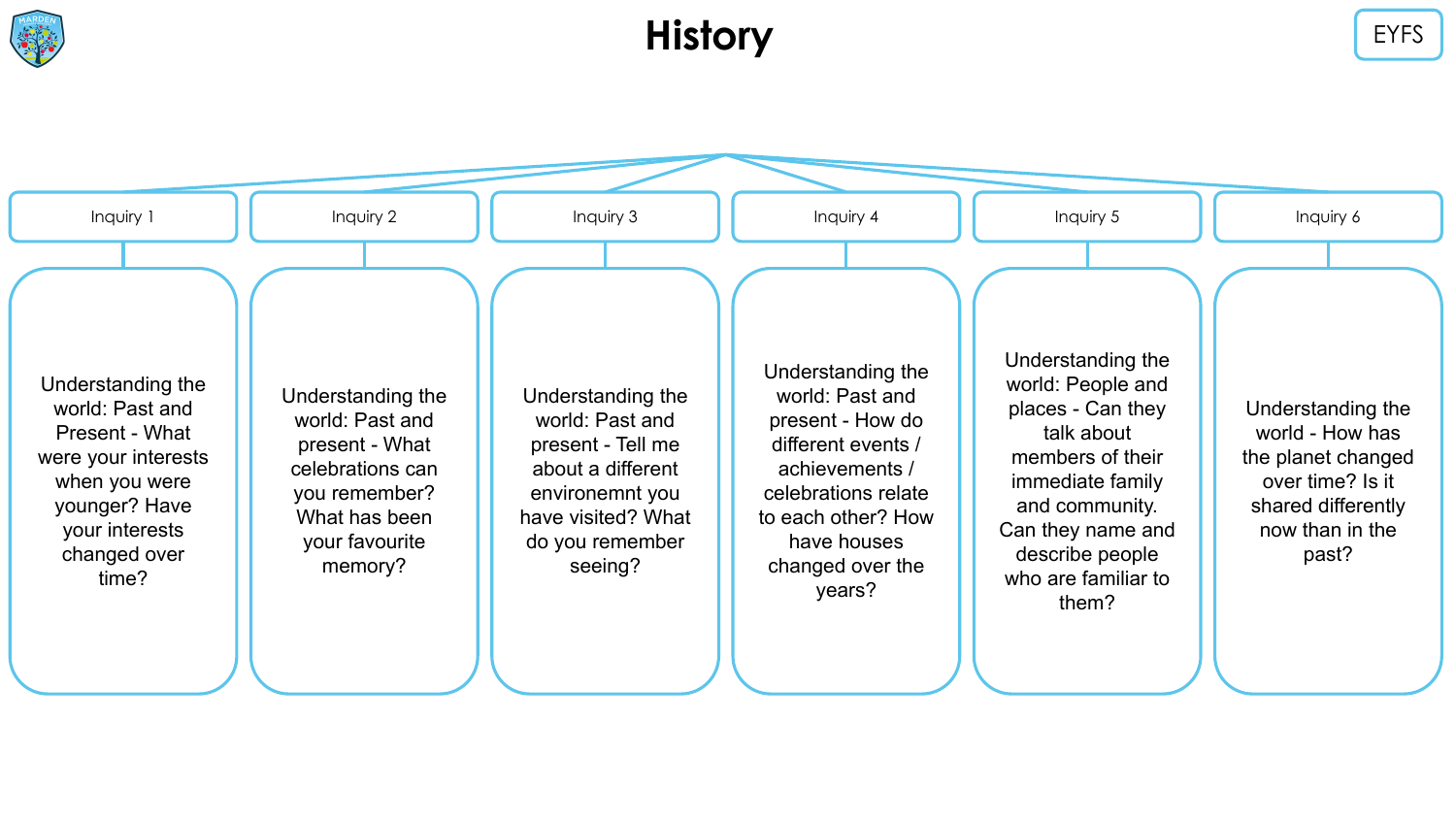

## **History History**

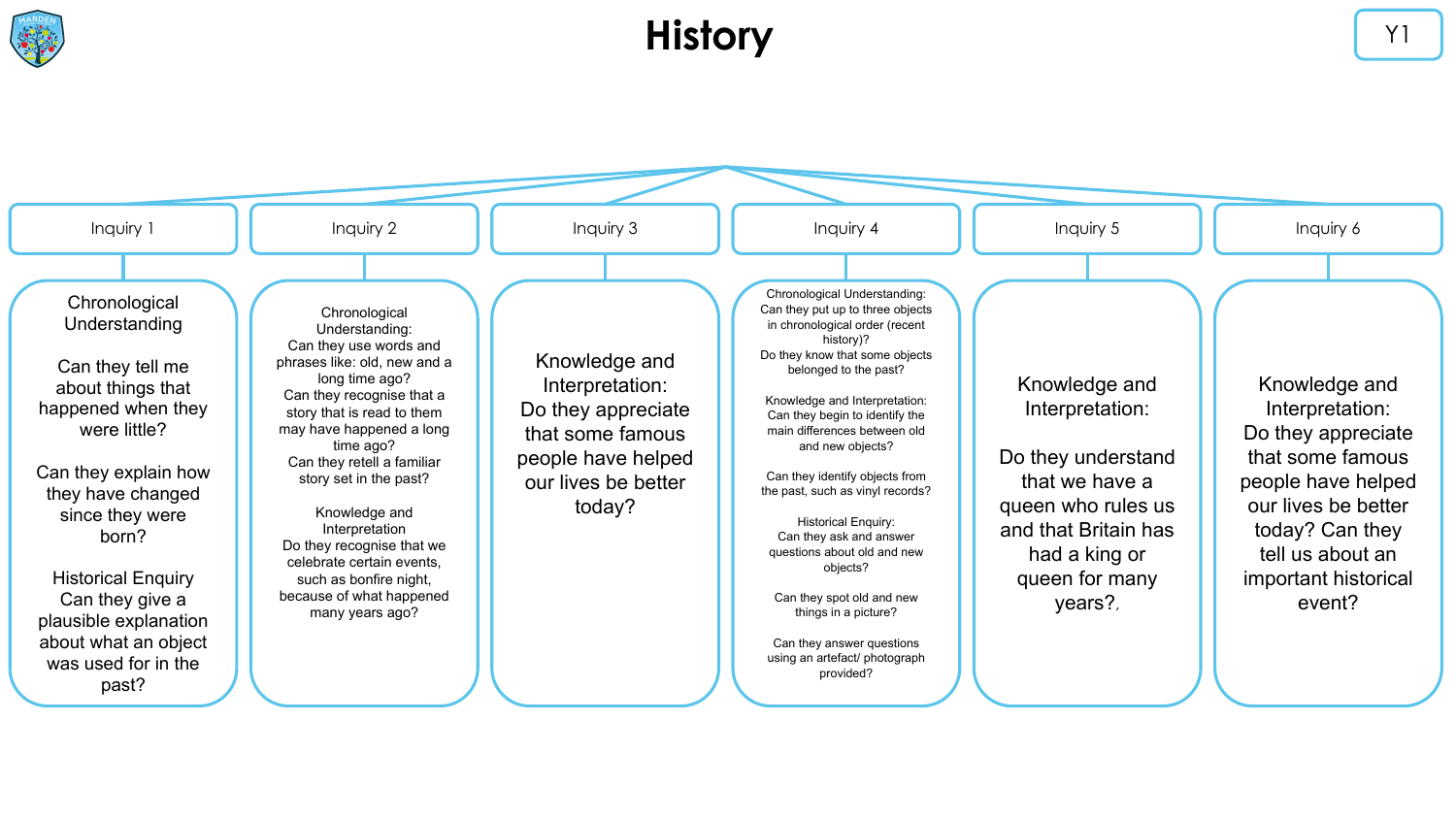

## **History** Y2

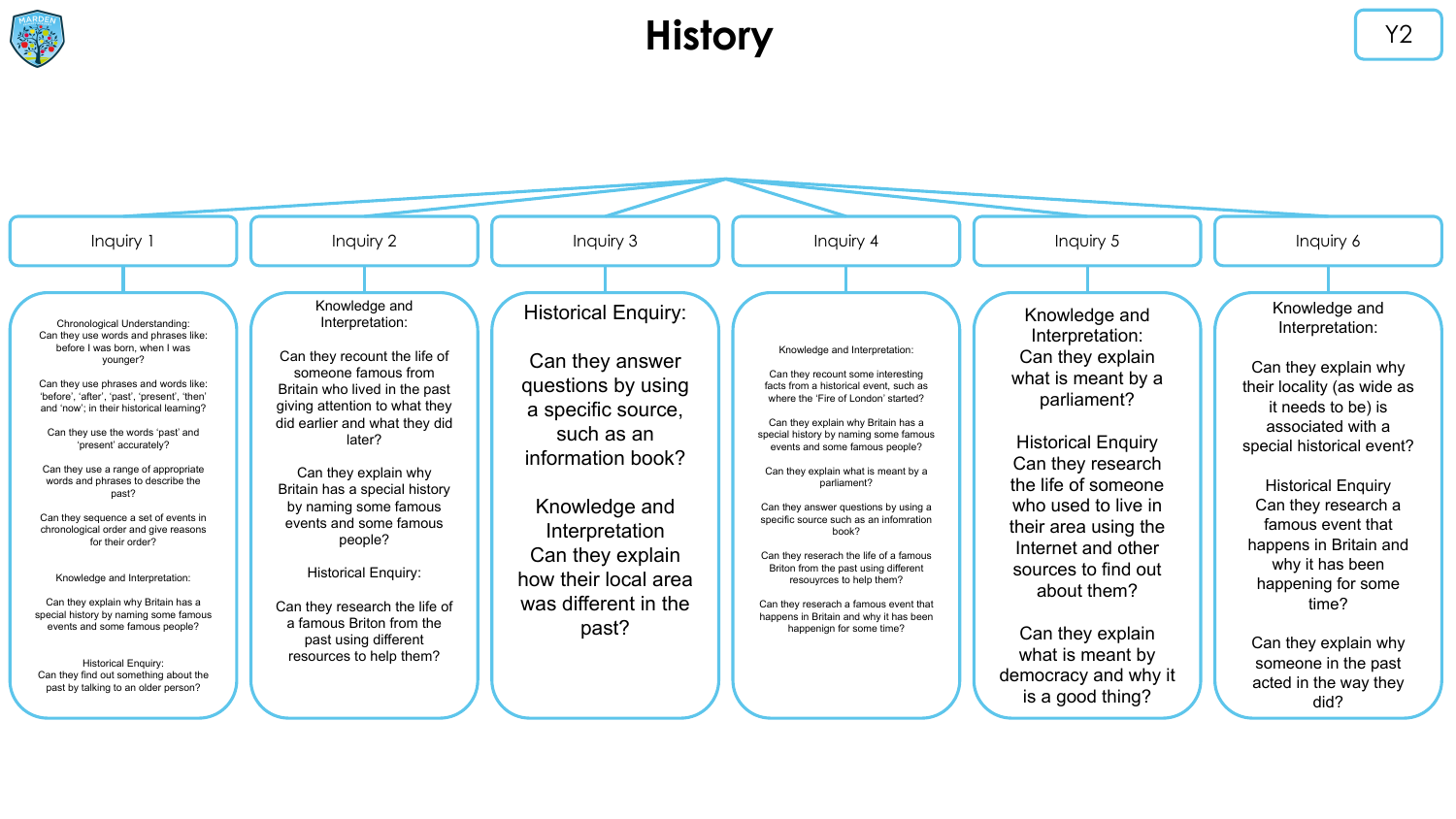

## **History Y3**

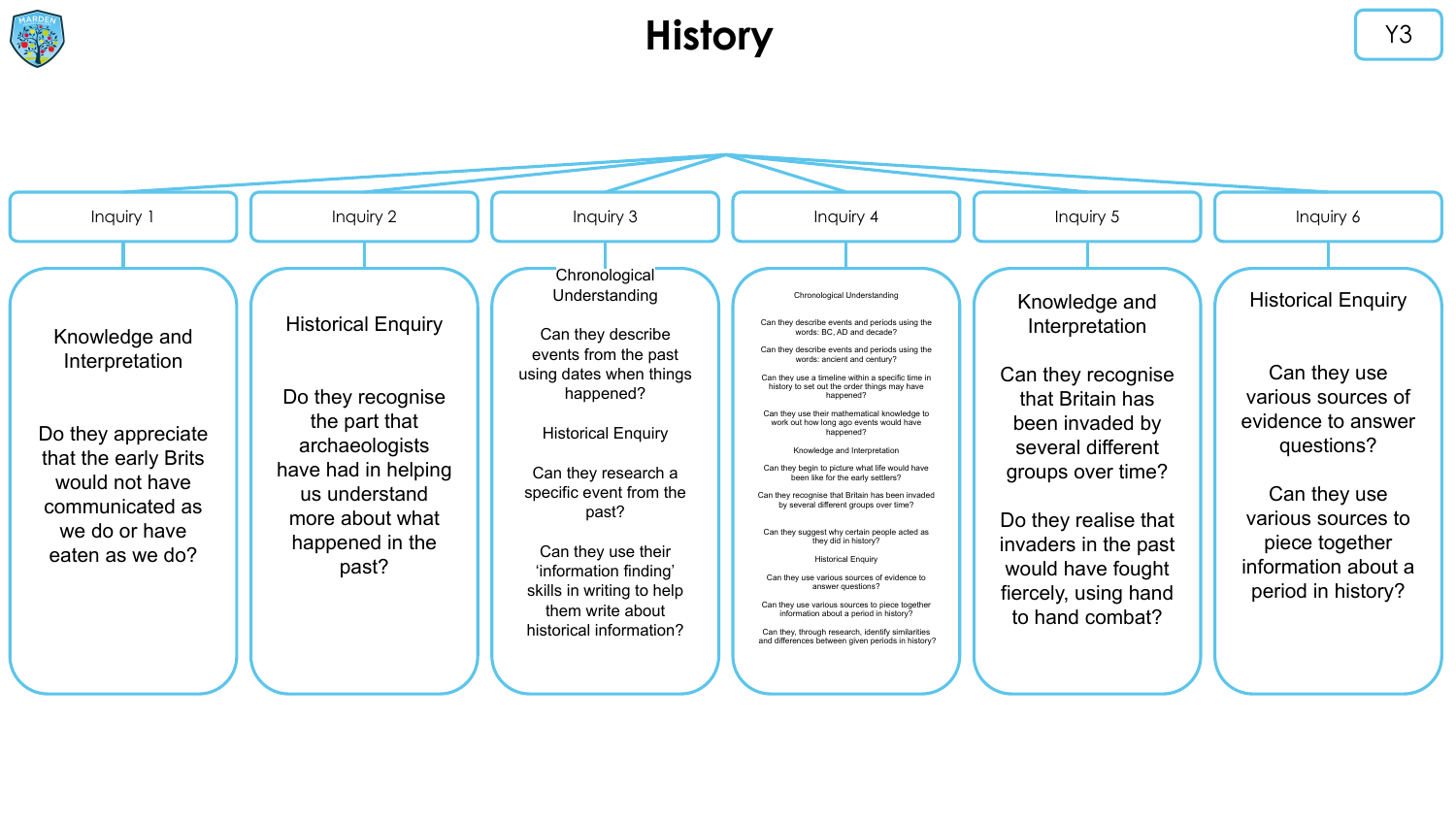

## **History VALUATE:**

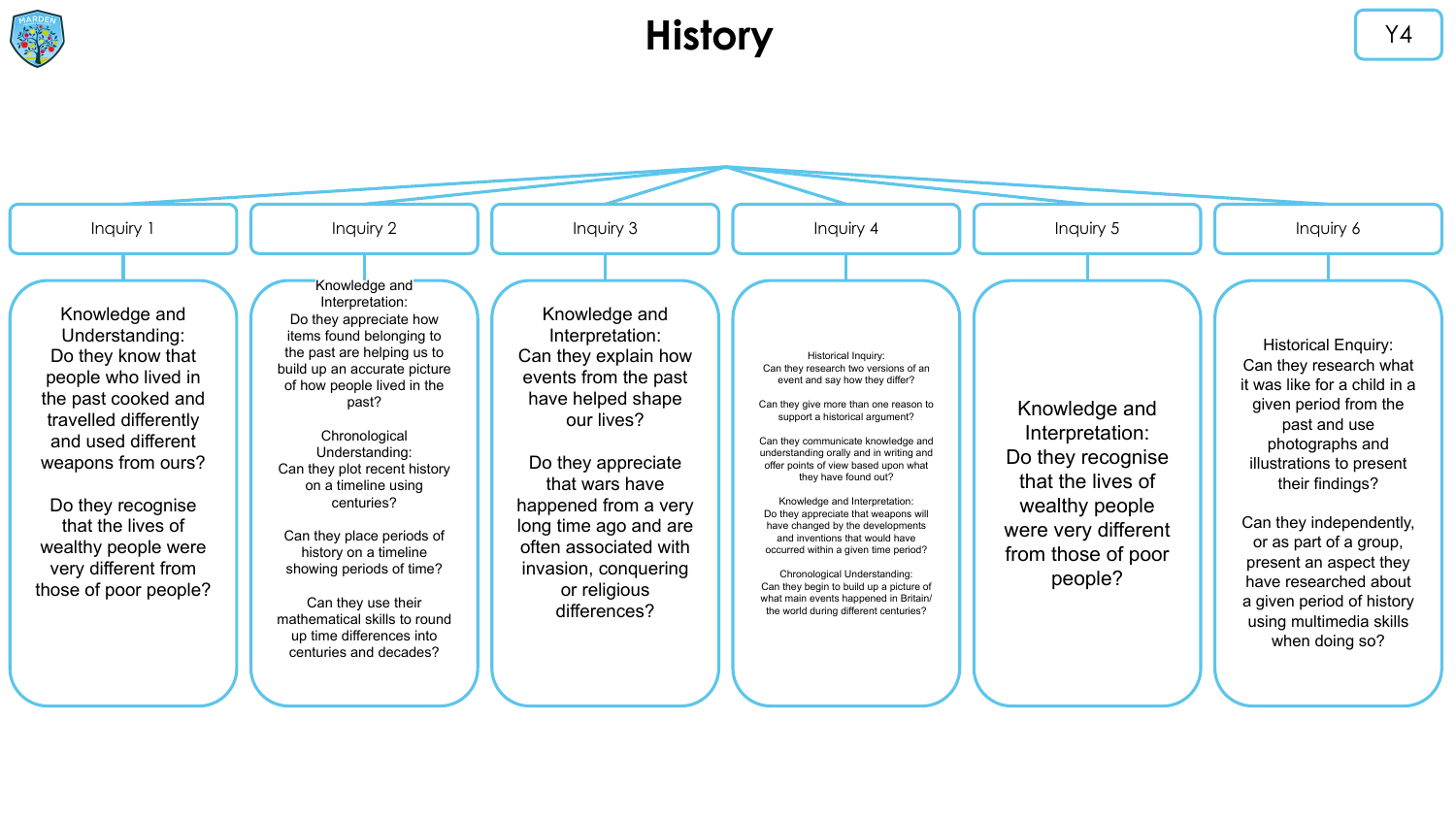

## **History V5**